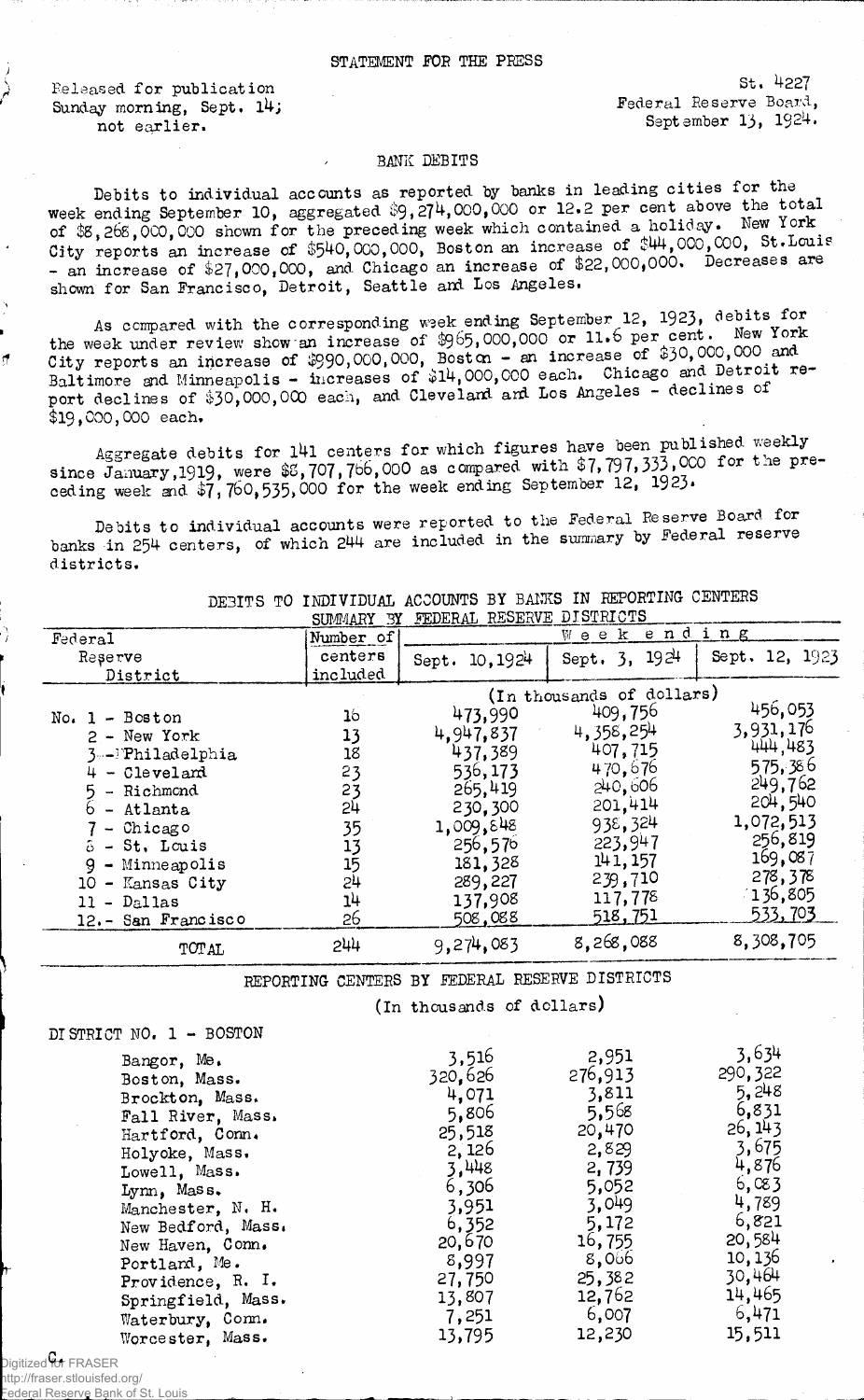| DEBITS TO INDIVIDUAL ACCOUNTS BY BANKS IN REPORTING CENTERS                                                                                                                                                                                                                                                                                                                                                                                          |                                                                                                                                                                                                                       | Teek ending                                                                                                                                                                                                        | st. 4227a                                                                                                                                                                                                             |
|------------------------------------------------------------------------------------------------------------------------------------------------------------------------------------------------------------------------------------------------------------------------------------------------------------------------------------------------------------------------------------------------------------------------------------------------------|-----------------------------------------------------------------------------------------------------------------------------------------------------------------------------------------------------------------------|--------------------------------------------------------------------------------------------------------------------------------------------------------------------------------------------------------------------|-----------------------------------------------------------------------------------------------------------------------------------------------------------------------------------------------------------------------|
|                                                                                                                                                                                                                                                                                                                                                                                                                                                      | Sept. $10, 1924$                                                                                                                                                                                                      | Sept. 3, 1924                                                                                                                                                                                                      | Sept. 12, 1923                                                                                                                                                                                                        |
|                                                                                                                                                                                                                                                                                                                                                                                                                                                      |                                                                                                                                                                                                                       | (In thousands of dollars)                                                                                                                                                                                          |                                                                                                                                                                                                                       |
| DISTRICT NO. 2 - NEW YORK                                                                                                                                                                                                                                                                                                                                                                                                                            |                                                                                                                                                                                                                       |                                                                                                                                                                                                                    |                                                                                                                                                                                                                       |
| Albany, N.Y.<br>Binghamton, N.Y.<br>Buffalo, N.Y.<br>Elmira, N.Y.<br>Jamestown, N.Y.<br>Montclair, N. J.<br>Newark, N. J.<br>New York, N. Y.<br>Northern New Jersey Clearing                                                                                                                                                                                                                                                                         | 26,459<br>4,307<br>64, 831<br>3,910<br>4,184<br>3,631<br>69,469<br>4,667,157                                                                                                                                          | 25,905<br>3,404<br>55,273<br>3,441<br>3,439<br>2,692<br>51,548<br>4,126,685                                                                                                                                        | 23,475<br>4,969<br>65,648<br>4,259<br>4,351<br>2,662<br>56,443<br>3,676,693<br>36,991                                                                                                                                 |
| House Association<br>Passaic, N. J.<br>Poughkeepsie, N.Y.<br>Rochester, N.Y.<br>Stamford, Conn.<br>Syracuse, N.Y.                                                                                                                                                                                                                                                                                                                                    | 42,304<br>7,389<br>3,656<br>31,877<br>2,735<br>19,584                                                                                                                                                                 | 33,987<br>6,191<br>2,567<br>27,409<br>2,285<br>12,995                                                                                                                                                              | 7,344<br>31,709<br>3,134<br>13,498                                                                                                                                                                                    |
| DISTRICT NO. 3 - PHILADELPHIA<br>Allentown, Pa.<br>Altoona, Pa.<br>Camden, N. J.<br>Chester, Pa.<br>Harrisburg, Pa.<br>Hazleton, Pa.<br>Johnstown, Pa.<br>Lancaster, Pa.<br>Lebanon, Pa.<br>Norristown, Pa.<br>Philadelphia, Pa.<br>Reading, Pa.<br>Scranton, Pa.<br>Trenton, N. J.<br>Wilkes-Barre, Pa.<br>Williamsport, Pa.<br>Wilmington, Del.<br>York, Pa.                                                                                       | 6,937<br>3,757<br>11,030<br>4,775<br>8,421<br>3,191<br>4,780<br>5,768<br>1,493<br>781<br>321,616<br>8,427<br>17,500<br>13,477<br>10,695<br>3,625<br>7,153<br>3,963                                                    | 6,220<br>3,225<br>9,708<br>3,705<br>8,309<br>2,618<br>4,455<br>5,044<br>1,347<br>694<br>308,904<br>6,910<br>12,500<br>11,551<br>9,465<br>2,854<br>6,674<br>3,532                                                   | 6,977<br>4,040<br>11,321<br>4,718<br>8,701<br>2,339<br>6,231<br>5,815<br>1,792<br>1,181<br>324, 149<br>9,126<br>17,800<br>14,945<br>9,014<br>4,210<br>7,615<br>4,509                                                  |
| DI STRICT NO. 4 - CLEVELAND<br>Akron, Ohio<br>Butler, Pa.<br>Canton, Ohio<br>Cincinnati, Ohio<br>Cleveland, Ohio<br>Columbus, Ohio<br>Connellsville, Pa.<br>Dayton, Ohio<br>Erie, Pa.<br>Greensburg, Pa.<br>Homestead, Pa.<br>Lexington, Ky.<br>Lima, Ohio<br>Lorain, Ohio<br>New Brighton, Pa.<br>Oil City, Pa.<br>Pittsburgh, Pa.<br>Springfield, Ohio<br>Toledo, Ohio<br>Warren, Ohio<br>Wheeling, W. Va.<br>Youngstown, Ohio<br>Zanesville, Ohio | 19,807<br>2,830<br>11,497<br>68,762<br>123,640<br>31,338<br>1,238<br>15,933<br>6,878<br>4,759<br>882<br>4,146<br>4,141<br>1,589<br>2,334<br>2,959<br>160, 174<br>4,087<br>40,214<br>3,878<br>9,956<br>12,341<br>2,790 | 15,020<br>1,915<br>9,460<br>55,246<br>110,894<br>27,920<br>794<br>12, 196<br>5,788<br>4,443<br>922<br>2,670<br>3,880<br>1,709<br>2,074<br>2,172<br>156,259<br>4,080<br>29,766<br>2,701<br>7,756<br>10,626<br>2,355 | 16,758<br>2,884<br>11,078<br>69,254<br>143,569<br>38,101<br>1,548<br>19,067<br>7,810<br>5,192<br>900<br>4,228<br>4,284<br>1,644<br>2,805<br>2,738<br>163,252<br>5,681<br>40,902<br>4,460<br>10,047<br>16,003<br>3,181 |

Digitized for FRASER

*I*

http://fraser.stlouisfed.org/ Federal Reserve Bank of St. Louis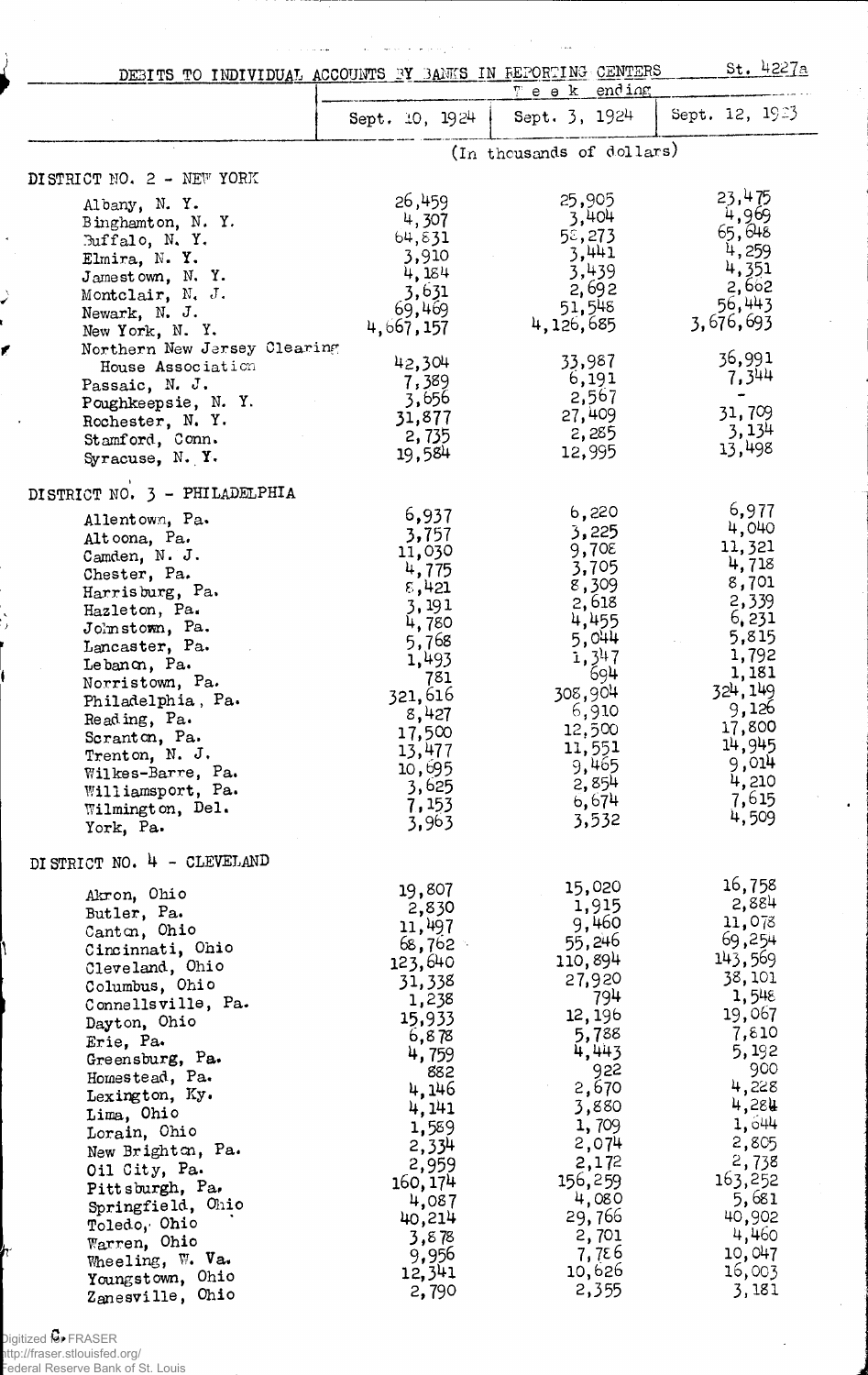|                                | DEBITS TO INDIVIDUAL ACCOUNTS BY BALKS IN REPORTING CENTERS |                           | st. 4227b                      |
|--------------------------------|-------------------------------------------------------------|---------------------------|--------------------------------|
|                                | Sept. $10, 194 + 1$                                         |                           | Week, 3, 1924 1 8spt. 12, 1923 |
|                                |                                                             | (In thousands of dollars) |                                |
| DISTRICT NO. 5 & RICHMOND      |                                                             |                           |                                |
| Asheville, N. C.               | 6,618                                                       | 4,468                     | 5,503                          |
| Baltimore, Md.                 | 83,680                                                      | 82,690                    | 69,400<br>4,800                |
| Charleston, S. C.              | 5,250                                                       | 4,001                     | 5,971                          |
| Charleston, W. Va.             | 7,455                                                       | 6,542                     | 9,304                          |
| Charlotte, N. C.               | 10,750                                                      | 7,867<br>2,811            | 5,558                          |
| Columbia, S. C.                | 3,887                                                       | 1,692                     | 1,845                          |
| Cumberland, Md.                | 2,054                                                       | 1,792                     | 2,091                          |
| Danville, Va.<br>Durham, N. C. | 1,891<br>4,988                                              | 4,749                     | 4,255                          |
| Greensboro, N. C.              | 4,842                                                       | 5,196                     | 4,057                          |
| Greenville, S. C.              | 5,765                                                       | 4,437                     | 5,500                          |
| Hagerstown, Md.                | 2,144                                                       | 1,889                     | 1,890                          |
| Huntington, W. Va.             | 5,817                                                       | 4,725                     | 0,100                          |
| Lynchburg, Va.                 | 4,763                                                       | 5,199                     | 4,857                          |
| Newport News, Va.              | 1,592                                                       | 1,262                     | 1,565                          |
| Norfolk, Va.                   | 13,013                                                      | 11,937                    | 15,151                         |
| Raleigh, N. C.                 | 6,634                                                       | 7,560                     | 6,950                          |
| Richmond, Va.                  | 29,328                                                      | 28,000                    | 33,129                         |
| Roanoke, Va.                   | 5,679                                                       | 5,677                     | 5,213                          |
| Spartanburg, S. C.             | 3,113                                                       | 2,574                     | 2,185                          |
| Washington, D. C.              | 42,575                                                      | 35,481                    | 40,273                         |
| Wilmington, N. C.              | 4,510                                                       | 3,438<br>6,619            | 3,831<br>6, 674                |
| Winston-Salem, N. C.           | 9,065                                                       |                           |                                |
| DISTRICT NO. 6 - ATLANTA       |                                                             |                           |                                |
| Albany, Ga.                    | 1,417                                                       | 1,240                     | 1,086                          |
| Atlanta, Ga.                   | 29,232                                                      | 26,588                    | 28,144                         |
| Augusta, Ga.                   | 7,347                                                       | 5,301                     | 5,644                          |
| Birmingham, Ala.               | 25,191                                                      | 23,651                    | 22,686<br>835                  |
| Brunswick, Ga.                 | 692                                                         | 661<br>7,031              | 9,005                          |
| Chattanooga, Tenn.             | $\epsilon$ , 786<br>2,941                                   | 2,506                     | 3,041                          |
| Columbus, Ga.                  | 1,200                                                       | 1,100                     | 707                            |
| Dothan, Ala.<br>Elberton, Ga.  | 225                                                         | 182                       | 187                            |
| Jackson, Miss.                 | 3,500                                                       | 2,700                     | 2,905                          |
| Jacksonville, Fla.             | 12,375                                                      | 10,837                    | 10,996                         |
| Knoxville, Tem.                | 7,542                                                       | 5,694                     | 7,446                          |
| Macon, Ga.                     | 5,348                                                       | 4,404                     | 4,471                          |
| Meridian, Miss.                | 3,420                                                       | 2,917                     | 2,774                          |
| Mobile, Ala.                   | 6,266                                                       | 5,452                     | 5,873                          |
| Montgomery, Ala.               | 0,194                                                       | 4,991                     | 4,429                          |
| Nashville, Texn.               | 17,137                                                      | 15,994                    | 16,309                         |
| Newnan, Ga.                    | 459                                                         | 328                       | 585                            |
| New Orleans, La.               | 65,523                                                      | 58,978                    | 56,849                         |
| Pensacola, Fla.                | 1,568                                                       | 1,305                     | 1,720                          |
| Savannah, Ga.                  | 12,551                                                      | 10, 113                   | 9,156                          |
| Tampa, Fla.                    | 7,966                                                       | 6,425                     | 6,705                          |
| Valdosta, Ga.                  | 1,623                                                       | 1,510                     | 1,226                          |
| Vicksburg, Miss.               | 1,797                                                       | 1,506                     | 1,761                          |

 $\mathtt{C}_\bullet$ 

*ft*

١

ſ

١

 $\cdot$ Digitized for FRASER http://fraser.stlouisfed.org/ **Federal Reserve Bank of St. Louis**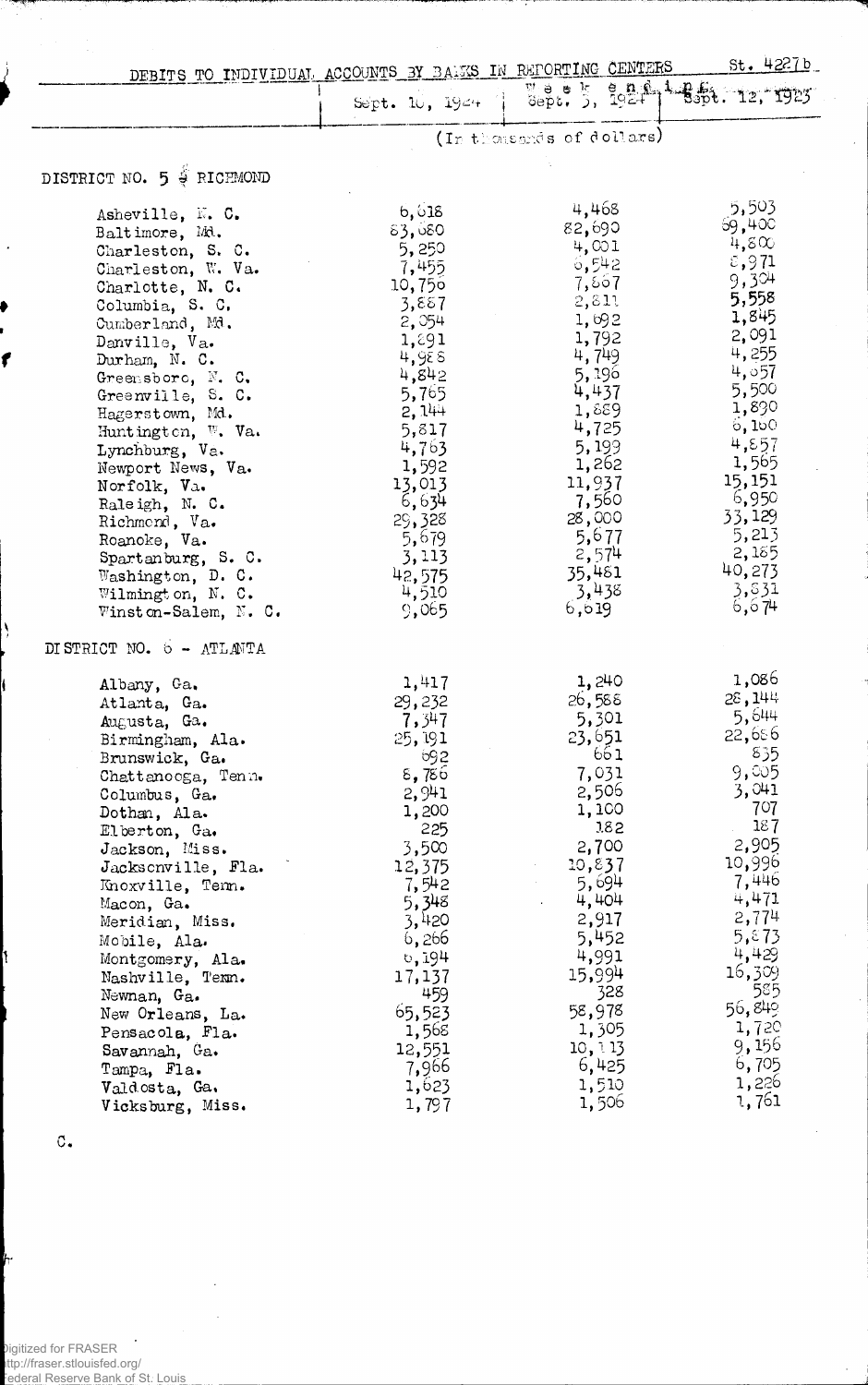|                                  |                 | DEBITS TO INDIVIDUAL ACCOUNTS BY BANKS IN REPORTING CENTERS | St. 4227c          |
|----------------------------------|-----------------|-------------------------------------------------------------|--------------------|
|                                  |                 | V e e k<br>$e$ $n$ $d$ $i$ $n$ $s$                          |                    |
|                                  | Sept.10, 1924   | Sept. 3, 1924                                               | Sept. 12, 1923     |
|                                  |                 | (In thousands of dollars)                                   |                    |
| DISTRICT NO. 7 - CHICAGO         |                 |                                                             |                    |
|                                  |                 |                                                             |                    |
| Adrian, Mich.                    | 795             | 737                                                         | 588                |
| Aurora, Ill.                     | 3,287           | 2,682                                                       | 3,346              |
| Bay City, Mich.                  | 2,100           | 2,250                                                       | 2,454              |
| Blocmington, Ill.                | 2,833           | 2,624                                                       | 2,650              |
| Cedar Rapids, Iowa               | 9,203           | 7,866                                                       | 6,772              |
| Chicago, Ill.                    | 609,345         | 587,122                                                     | 639,668            |
| Danville, Ill.                   | 3,400           | 2,500                                                       | 3,800<br>6,947     |
| Davenport, Iowa<br>Decatur, Ill. | 5,647           | 5,163                                                       | 3,533              |
| Des Moines, Iowa                 | 3,957<br>26,029 | 3,699<br>15,665                                             | 18,608             |
| Detroit, Mich.                   | 114, 111        | 127,739                                                     | 144,630            |
| Dubuque, Iowa                    | 3,269           | 2,366                                                       | 3,496              |
| Flint, Mich.                     | 6,934           | 5,470                                                       | 7,764              |
| Fort Wayne, Ind.                 | 8,723           | 6,613                                                       | 8,647              |
| Gary, Ind.                       | 3,931           | 2,323                                                       | 5,259              |
| Grand Rapids, Mich.              | 15,275          | 14,489                                                      | 17,340             |
| Green Bay, Vis.                  | 3,228           | 2, 191                                                      | 2,915              |
| Hammond, Ind.                    | 3,850           | 2,730                                                       | 3,620              |
| Indianapolis, Ind.               | 34, 337         | 27,993                                                      | 34,553             |
| Jackson, Mich.                   | 3,633           | 4,398                                                       | 6,529              |
| Kalamazoo, Mich.                 | 4,392           | 4,997                                                       | 5,042              |
| Lansing, Mich.                   | 5,500           | 5,500                                                       | 8,500              |
| Mason City, Iowa                 | 2,105           | 1,953                                                       | 2,352              |
| Milwaukee, Wis.                  | 60,770          | 41,392                                                      | 62,391             |
| Moline, Ill.                     | 1,959           | 1,785                                                       | 2,048              |
| Muscatine, Iowa                  | 1,182           | 910                                                         | 1,296              |
| Oshkosh, Vis.                    | 2,900           | 1,800                                                       | 2,600              |
| Peoria, Ill.                     | 9,405           | 7,952                                                       | 9,336              |
| Rockford, Ill.                   | 5,589           | 4,389                                                       | $5,678$<br>$6,900$ |
| Saginaw, Mich.                   | 5,388           | 4,532                                                       |                    |
| Sioux City, Iowa                 | 19,585          | 16,491                                                      | 18,149             |
| South Bend, Ind.                 | 9,769           | 6,131                                                       | 7,815              |
| Springfield, Ill.                | 7,530           | 6,516                                                       | 6,418              |
| Terre Haute, Ind.                | 5,484           | 3,714                                                       | 6,479              |
| Waterloo, Iowa                   | 4,903           | 3,642                                                       | 4,390              |
| DISTRICT NO. 8 - ST. LOUIS       |                 |                                                             |                    |
| East St. Louis and               |                 |                                                             |                    |
| Nat'l Stock Yards, Ill. 9,965    |                 | 8,813                                                       | 12,485             |
| Eldorado, Ark.                   | 2,219           | 1,637                                                       | 2,312              |
| Evan sville, Ind.                | 6,509           | 5,991                                                       | 6,104              |
| Fort Smith, Akr.                 | 2,249           | 2,229                                                       | 2,679              |
| Greenville, Miss.                | 836             | 693                                                         | 759                |
| Helena, Ark.                     | 972             | 1,155                                                       | 988                |
| Little Rock, Ark.                | 15, 119         | 15,304                                                      | 12,696             |
| Louisville, Ky.                  | 38,199          | 35,848                                                      | 35,436             |
| Memphis, Tenn.                   | 27,428          | 27,360                                                      | 27,465             |
| Owensboro, Ky.                   | 1,260           | 1,085                                                       | 1,186              |
| Quincy, Ill.                     | 2,773           | 2,177                                                       | 2,498              |
| St. Louis, Mo.                   | 145,949         | 119, 193                                                    | 148,753            |
| Sedalia, Mo.                     | 1,099           | 1,068                                                       |                    |
| Springfield, Mo.                 | 3,098           | 2,462                                                       | 3,458              |

Digitized for FRASER http://fraser.stlouisfed.org/ Federal Reserve Bank of St. Louis

 $\sigma_{\bullet}$ 

*4*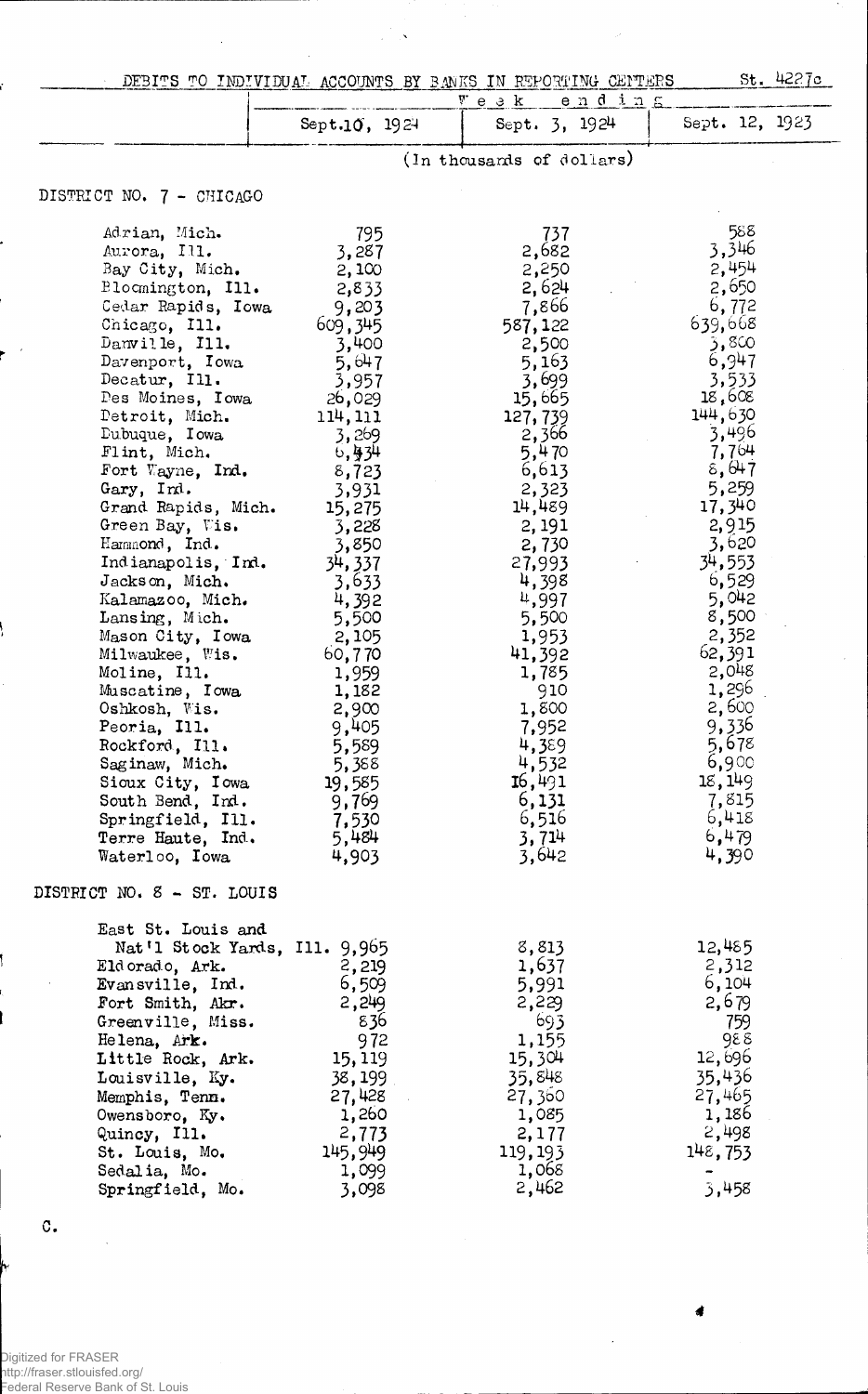| DEBITS TO INDIVIDUAL ACCOUNTS BY BANKS IN PEPOLITING CENTERS |                 |                           | St. 4227d      |
|--------------------------------------------------------------|-----------------|---------------------------|----------------|
|                                                              |                 | Week anding               |                |
|                                                              | Sept. 10, 1924  | Sept. 3, 1924             | Gept. 12, 1923 |
|                                                              |                 | (In thousands of dollars) |                |
|                                                              |                 |                           |                |
| DISTRICT NO. 9 - MINNEAPOLIS                                 |                 |                           |                |
| Aberdeen, S. D.                                              | 2,008           | 1,236                     | 1,635          |
| Billings, Mont.                                              | 1,782           | 1,396                     | 2,014<br>341   |
| Dickinson, N. D.                                             | 367             | - 295                     | 22,854         |
| Duluth, Minn.                                                | 26,554          | 15,872                    | 3,181          |
| Fargo, N. D.                                                 | 2,936           | 2,558                     |                |
| Grand Forks, N. D.                                           | 1,812           | 1,178                     | 2,098          |
| Helena, Mont.                                                | 2,563           | 2,211<br>317              | 666            |
| $J$ amestown, N. D.                                          | 558             | 1,801                     | 2,603          |
| La Crosse, Wis.                                              | 2,412<br>97,701 | 79,479                    | 83,596         |
| Minneapolis, Minn.                                           | 1,299           | 1,095                     | 1,206          |
| Minot, N. D.<br>Red Wing, Minn.                              | 550             | 396                       | 571            |
| St. Paul, Minn.                                              | 36,200          | 29,575                    | 41,377         |
| Sioux Falls, S. D.                                           | 3,047           | 2,760                     | 3,873          |
| South St. Pay1, Minn.                                        | 4,836           | 4,352                     | $\rightarrow$  |
| Superior, Wis.                                               | 1,635           | 1,375                     | 1,962          |
| Winona, Minn.                                                | 1,716           | - 791                     | 1,110          |
| DISTRICT NO. 10 - KANSAS CITY                                |                 |                           |                |
| Atchison, Kans.                                              | 1,526           | 1,390                     | 1,294          |
| Bartlesville, Okla.                                          | 2,347           | 5,208                     | 2,458          |
| Casper, Wyo                                                  |                 | 2,387                     |                |
| Cheyenne, Wyo.                                               | 2,420           | 2,004                     |                |
| Colorado Springs, Colo.                                      | 3,514           | 2,554                     | 3,051          |
| Denver, Colo.                                                | 41,317          | 32,201                    | 43,344         |
| Enid, Okla.                                                  | 3,210           | 2,640                     | 2,705          |
| Fremont, Neb.                                                | 930             | 650                       | 868            |
| Grand Junction, Colo.                                        | 984<br>688      | 631<br>543                | 790            |
| Guthrie, Okla.                                               | 5,081           | 4,552                     | 752<br>2,640   |
| Hutchinson, Kans.<br>Independence, Kans.                     | 1,617           | 1,785                     | 1,665          |
| Joplin, Mo.                                                  | 3,370           | 2,588                     | 3,981          |
| Kansas City, Kans.                                           | 4,292           | 4,446                     | 4,744          |
| Kansas City, Mo.                                             | 90,181          | 76,848                    | 85,907         |
| Lawrence, Kans.                                              | 1,228           | 962                       | 928            |
| Lincoln, Neb.                                                | 7,327           | 6,553                     |                |
| Muskogee, Okla.                                              | 2,251           | 2,039                     |                |
| Oklahoma City, Okla.                                         | 23,099          | 16,011                    | 16,852         |
| Okmulgee, Okla.                                              | 1,689           | 1,786                     | 1,501          |
| Omaha, Neb.                                                  | 49,648          | 38,706                    | 49,234         |
| Parsons, Kans.                                               | 822             | 536                       | 739            |
| Pittsburg, Kans.                                             | 1,016           | 1,156                     | 1,706          |
| Pueblo, Colo.                                                | 3,853           | 2,879                     | 3,715          |
| St. Joseph, Mo.                                              | 14,769          | 12,993                    | 17,275         |
| Topeka, Kans.                                                | 3,814           | 3,065                     | 3,322          |
| Tulsa, Okla.                                                 | 18,121          | 14,701                    | 19,252         |
| Wichita, Kans.                                               | 12,111          | 10,879                    | 9,655          |

 $\hat{\mathbf{v}}$ 

 $\ddot{\phantom{0}}$ 

 $\bar{z}$ 

 $\bar{\psi}$ 

 $\circ$ .

 $\hat{\boldsymbol{\epsilon}}$ 

ী

 $\begin{array}{c} \begin{array}{c} \end{array} \\ \begin{array}{c} \end{array} \end{array}$ 

 $\overline{\phantom{a}}$ 

ť

Digitized for FRASER http://fraser.stlouisfed.org/ Federal Reserve Bank of St. Louis